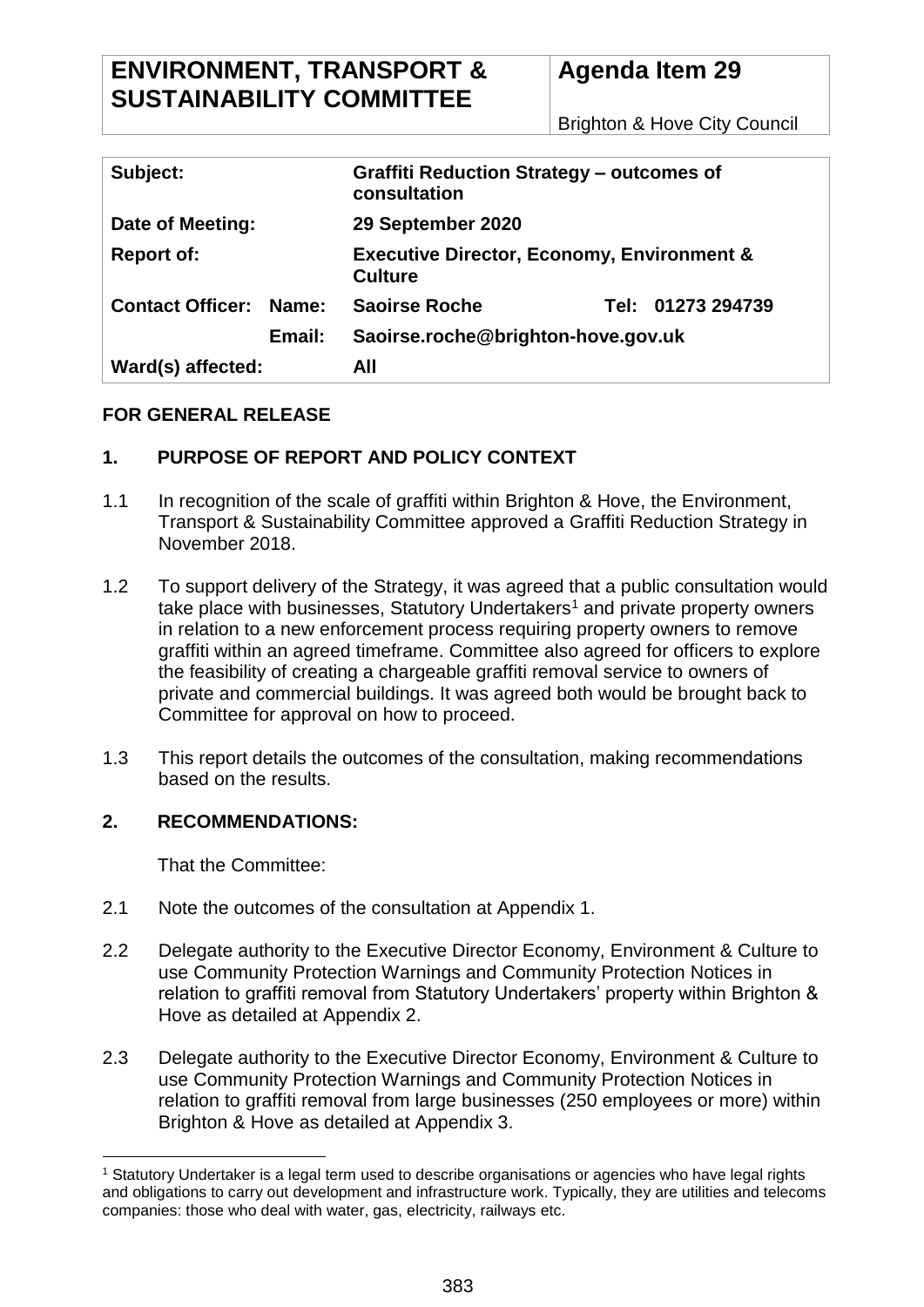- 2.4 Delegate authority to the Executive Director Economy, Environment & Culture to use Community Protection Warnings and Community Protection Notices in relation to graffiti removal from small to medium sized enterprises (less than 250 employees) within Brighton & Hove as detailed at Appendix 4.
- 2.5 Agree not to introduce a graffiti enforcement approach for homeowners.
- 2.6 Approves the creation of a chargeable graffiti removal service, funded through Service Level Agreements.
- 2.7 Delegate authority to the Executive Director Economy, Environment & Culture (following consultation with Acting Chief Finance Officer) to revise the chargeable graffiti removal service fee in response to the prevailing market prices for the services provided at least annually.

#### **3. CONTEXT / BACKGROUND INFORMATION**

- 3.1 In recognition of the scale of graffiti within Brighton & Hove, the Environment, Transport & Sustainability Committee approved a Graffiti Reduction Strategy in November 2018. The Strategy focuses on four workstreams: Prevention, Enforcement, Removal and Monitoring & Review.
- 3.2 The action plan to deliver the Strategy was shared with Environment, Transport & Sustainability Committee in June 2019. Further updates on actions taken to deliver the Strategy were provided to Environment, Transport & Sustainability Committee in October 2019 and January 2020.

#### Current approach to graffiti removal and enforcement

- 3.3 Cityclean is responsible for removing all graffiti on council property as well as offensive graffiti from private property. Currently, two full time graffiti removal operatives provide this service. There is no capacity to extend this to nonoffensive graffiti on private property and introducing such a service would be at a substantial cost to the public purse. A consequence of this is a large amount of graffiti on private property across the city.
- 3.4 The Environmental Enforcement Team issue Fixed Penalty Notices to graffiti perpetrators when sufficient evidence is available. At present, Brighton & Hove City Council has no permissions or procedures for enforcing the removal of graffiti from private property.

#### Community Protection Notices

- 3.5 The Clean Neighbourhoods and Environmental Act 2005, was superseded by the Anti-Social Behaviour, Crime and Policing Act in 2014, replacing Graffiti Removal Notices with Community Protection Notices. A Community Protection Notice can be issued to an individual aged 16 or over, or a body, if satisfied on reasonable grounds that:
	- (a) The conduct of the individual or body is having a detrimental effect, of a persistent or continuing nature, on the quality of life of those in the locality, and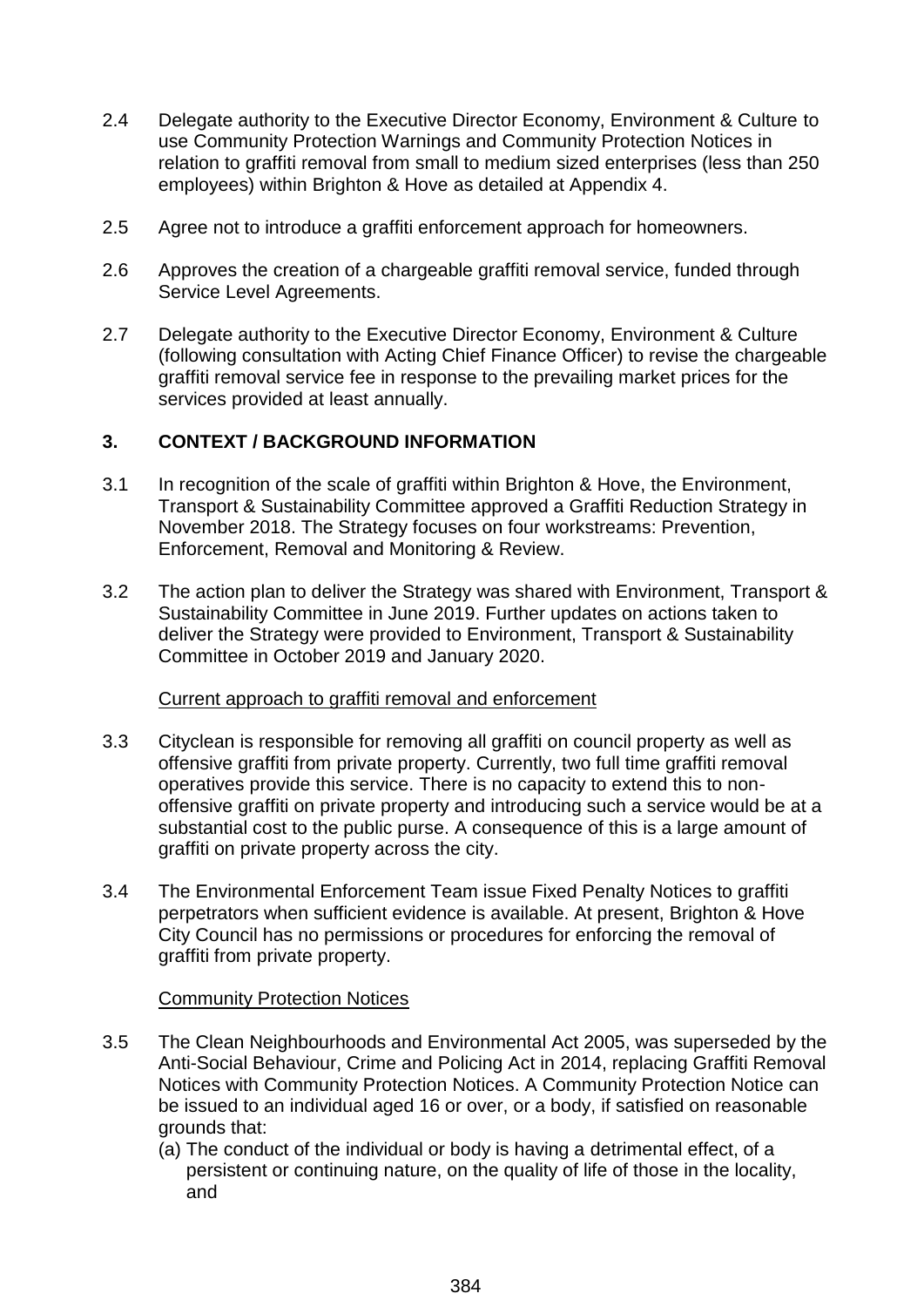- (b) The conduct is unreasonable
- 3.6 The results of the consultation show that:
	- 72.9% of respondents strongly agreed or tended to agree that graffiti is a problem in their local area
	- 85.2% of respondents strongly agreed or tended to agree that graffiti is a problem in Brighton & Hove
	- 82.3% of respondents felt graffiti has a negative impact on people's perception of an area, affecting the amenity of areas within Brighton & Hove
- 3.7 Based on this feedback, Community Protection Warnings and Community Protection Notices are an appropriate enforcement approach to address the issue of graffiti on private property. Appendices 2 to 4 explain how this will work in practice, if approved. The work will be absorbed into the duties of the existing Environmental Enforcement Team and kept under review.

#### Outcomes from consultation

- 3.8 A public consultation on graffiti enforcement and removal took place between 14 October and 14 December 2019. Different approaches to enforcement against Statutory Undertakers, large businesses, small to medium sized enterprises and homeowners were proposed, alongside questions relating to the introduction of a chargeable graffiti removal services.
- 3.9 A total of 1028 responses were received, one of the highest responses in recent years. Appendix 1 contains all the feedback. Respondents were able to provide free text for several questions; this has been analysed and the common themes and feedback are contained within Appendix 1.
- 3.10 Overall:
	- 44.6% of respondents strongly agreed or tended to agree that the council should take enforcement action against property owners that fail to remove graffiti from their property
	- 45.2 % strongly disagreed or tended to disagree that enforcement action should be taken
	- 8.4% neither agreed or disagreed
- 3.11 While more respondents disagreed with the introduction of enforcement action overall, the subsequent questions and responses provides further insight into this, which is reflected in the recommendations.
- 3.12 Statutory Undertakers:
	- 67.5% of respondents strongly agreed or tended to agree with the proposed enforcement approach for Statutory Undertakers
	- Based on the results of the consultation, it is proposed that the enforcement of graffiti removal for Statutory Undertakers is introduced as per Appendix 2
- 3.13 Large businesses:
	- 66.6% of respondents strongly agreed or tended to agree with the proposed enforcement approach to large businesses (more than 250 employees)
	- Based on the results of the consultation, it is proposed that the enforcement of graffiti removal for large businesses is introduced as per Appendix 3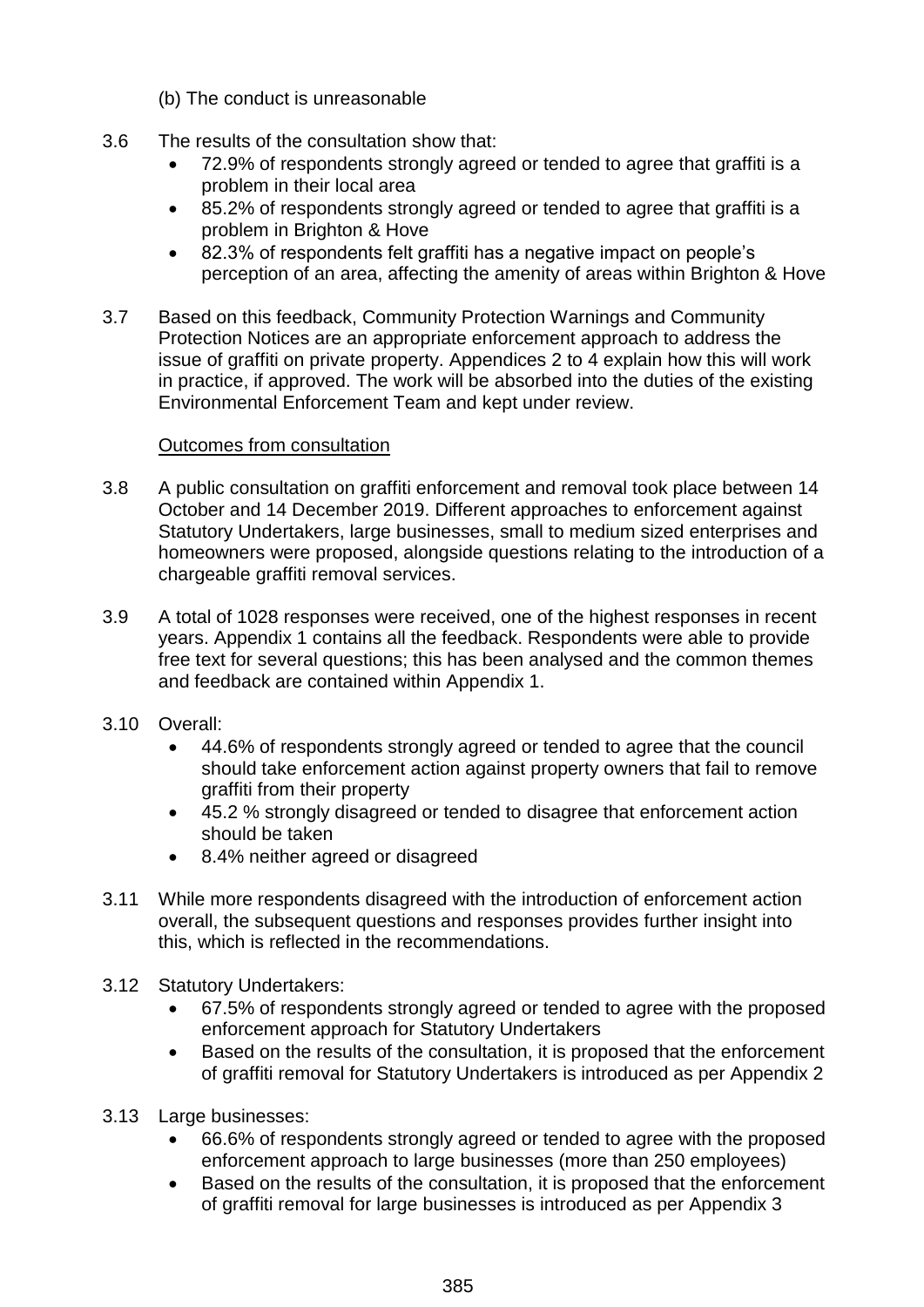- 3.14 Small to medium sized enterprises:
	- 51.6% of respondents strongly agreed or tended to agree with the proposed enforcement approach for small to medium sized enterprises (less than 250 employees)
	- For those that were responding as a local business, more respondents strongly disagreed or tended to disagree with the introduction of enforcement against small and medium sized enterprises, than those that supported the proposal. The responses from other stakeholders, however, supported the introduction of an enforcement approach. The purpose of the enforcement approach is to protect the amenity of an area. It's clear from the other stakeholders' responses that enforcement is required, alongside the other measures being delivered within the Strategy
	- Based on the results of the consultation, it is proposed that the enforcement of graffiti removal for small to medium sized enterprises is introduced as per Appendix 4
- 3.15 Homeowners:
	- 37.7% of respondents strongly agreed or tended to agree with the proposed enforcement approach to homeowners
	- Based on the results of the consultation, it is proposed that the enforcement of graffiti removal for homeowners is not introduced
	- The majority of different stakeholders tended to disagree with the proposed enforcement approach to homeowners, not just homeowners themselves
	- Instead, alternative options will be pursued to encourage removal
	- It must be noted that it is the landlord's responsibility to clear graffiti from their property, not the tenants
- 3.16 Chargeable graffiti removal service:
	- 67.3% of respondents strongly agreed or tended to agree with the introduction of a chargeable graffiti removal service
	- 69.6% of respondents strongly or tended to agree with the proposed charges of the chargeable graffiti removal service differing for Statutory Undertakers, large businesses, small and medium sized enterprises and homeowners
	- Based on the results of the consultation, it is proposed that a chargeable graffiti removal service is introduced, with differing charges for the different types of property owners
	- The cost of service will be quoted on a case by case basis, considering: the coverage of the graffiti vandalism, the equipment required for removal, the time needed etc. to provide a price for each job. There is scope within this to ensure the fee will be fair and competitive.

#### Implementation

3.17 A phased approach will be used to implement the new enforcement arrangements, subject to the appropriate approvals from Committee. This will be: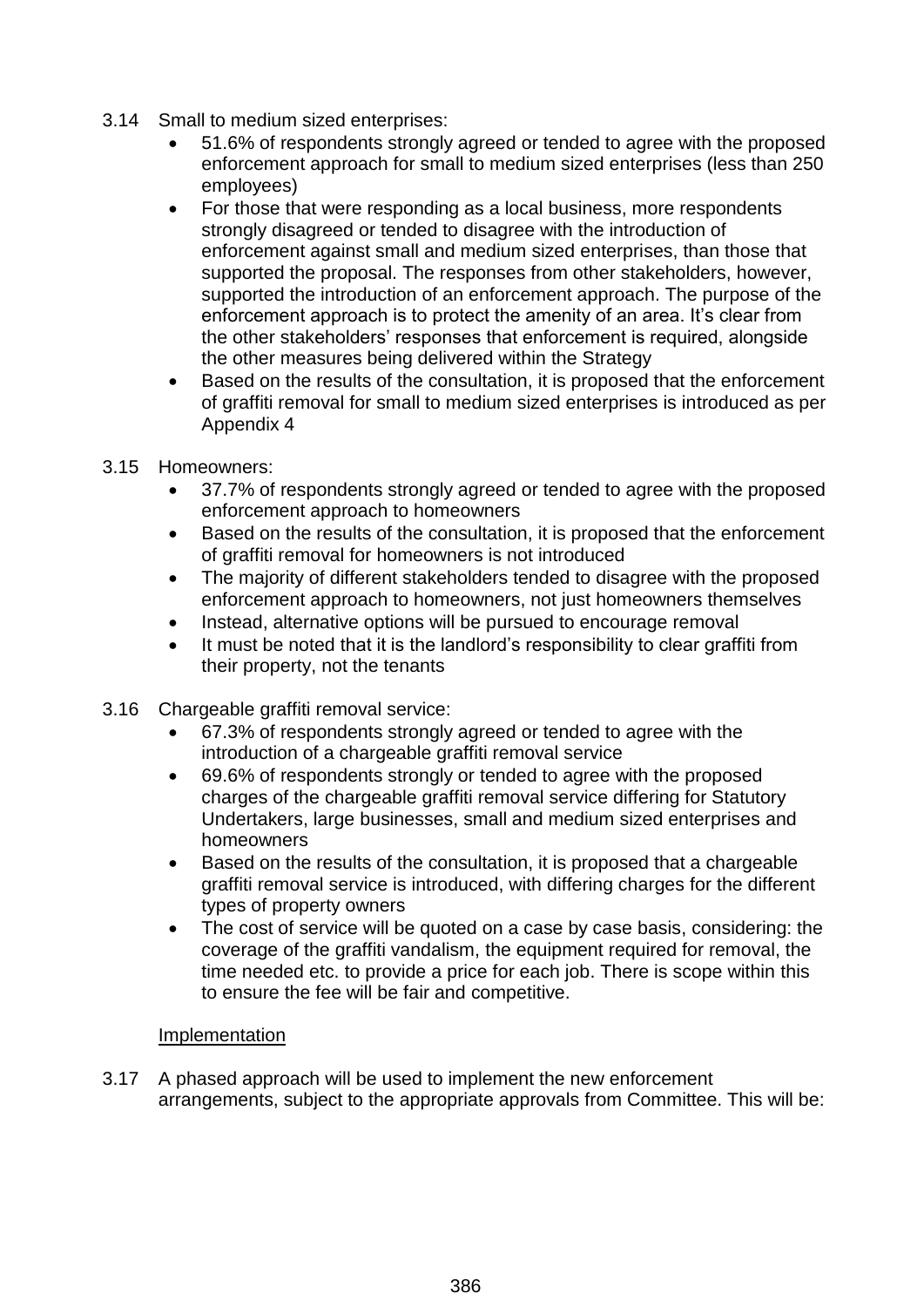- The creation of Service Level Agreements with Statutory Undertakers for the council to remove reported graffiti from their property within a given time frame<sup>2</sup>
- The introduction of Statutory Undertaker enforcement as per Appendix 2
- The creation of Service Level Agreements with Large Businesses for the council to remove reported graffiti from their property within a given time frame
- The introduction of large business enforcement as per Appendix 3
- The introduction of small and medium sized enterprise enforcement as per Appendix 4
- 3.18 Covid-19 has had a significant impact on businesses across Brighton & Hove and the council wants to do all it can to support them as they reopen across the city. However, the extent of graffiti on private properties is causing a great deal of concern. Introducing enforcement measures against private property owners may be seen negatively given the difficulties businesses are facing at present. However, the response to the consultation demonstrates that stakeholders do want action to be taken against those not clearing graffiti in a timely manner. The proposed model is supportive, giving property owners time and support to remove graffiti. In addition, the approach will be phased in order to give property owners the time needed to get things in order before enforcement action is taken. It is anticipated that implementation will take 12 to 18 months. Alongside this will be the creation of the chargeable graffiti removal service, supportive measures for homeowners and delivery of other elements of the Graffiti Reduction Strategy.
- 3.19 Where a property owner can demonstrate removal arrangements have been arranged, enforcement action will be paused, pending the removal. Should the removal not take place as planned, enforcement processes will proceed.
- 3.20 The council will increase its efforts to remove graffiti from its own property as it is recognised that more work can be done. However, it should be noted that:
	- Operatives are only able to use a two-step ladder, so removing graffiti from height is complex
	- Some surfaces will require specialist skills or equipment or a contractor
	- High footfall areas can only be cleaned very early in the morning
	- Some graffiti removal can only be completed when the weather is dry

# Delivery of Graffiti Reduction Strategy

- 3.21 Progress on delivering activities to deliver the Graffiti Reduction Strategy have been affected by Cityclean's response to the Covid-19 pandemic. Graffiti Operatives were deployed to other street cleansing tasks as necessary and Project Officers were deployed to support the frontline delivery of services. As a result, much project work had to be deprioritised.
- 3.22 Activities delivered during this time include:
	- Refreshing the action plan, including adding in new activities
	- Increasing the resources to deal with graffiti including a new jet washer and a new van

 $\overline{a}$ 2 If there is insufficient demand for SLAs and the income generated does not make the graffiti removal service a viable option, then the model proposed in this report will have to be revisited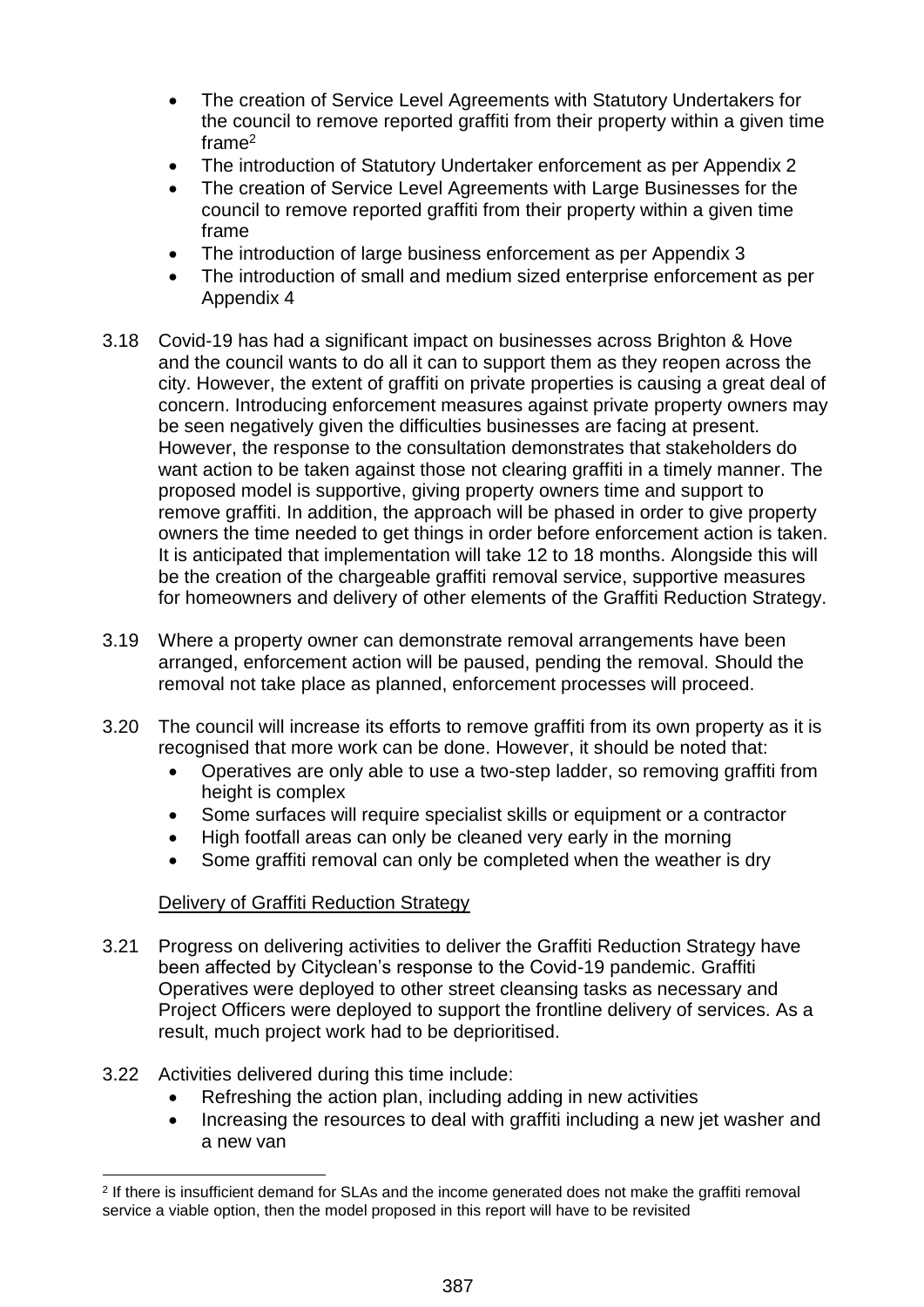- Increasing the number of Environmental Enforcement Officers to patrol the city
- The creation of a graffiti hotline
- Resuming the zonal method of graffiti removal
- Identifying further options for anti-graffiti coating
- Identifying a graffiti removal spray for volunteers to use to replace costly and environmentally damaging graffiti wipes
- Expanding the Community Clean Up supplies available to residents
- Working with graffiti artists to improve repeatedly tagged areas
- Scheduling IT&D development time for creating the graffiti / tagging database
- Development of anti -graffiti signage to compliment the use of mobile CCTV which has recently been procured
- 3.23 The Environmental Enforcement Team have been adapting their graffiti patrols based on intelligence on graffiti vandalism activities from the public and local action groups. Our Environmental Enforcement Officers liaise closely with the dedicated graffiti Police Officer on a regular basis sharing intelligence to maximise our chances in catching those responsible.
- 3.24 Sussex Police have increased the dedicated resources to catch graffiti vandals, by allocating a prevention officer to oversee investigations and prosecutions. In recent months, there has been two successful prosecutions. One individual has been electronically tagged for eight months, is required to participate in 20 hours of rehabilitation activities, been banned from carrying any form of graffiti materials for two years and pay £1200 in damages. Another vandal was ordered to pay £1,940 in compensation and £85 court costs.
- 3.25 The Environmental Enforcement Team continue to work with Sussex Police to catch offenders, including increased graffiti patrols. A joint campaign with Sussex Police is being planned to deter graffiti and highlight the issues. Cityclean is also looking to arrange targeted community clean up days to residents and businesses can get involved in cleaning up their local areas.

# **4. ANALYSIS & CONSIDERATION OF ANY ALTERNATIVE OPTIONS**

- 4.1 The council can continue with its current approach to graffiti removal and enforcement only, but this will not deliver the aims of the Graffiti Reduction Strategy.
- 4.2 The public consultation provided an opportunity for residents to comment on the proposals.

# **5. COMMUNITY ENGAGEMENT & CONSULTATION**

5.1 The feedback from the consultation is detailed in the main body of the report and Appendix 1.

# **6. CONCLUSION**

6.1 Members agreed the Graffiti Reduction Strategy in November 2018. This included a commitment to complete a public consultation on a new enforcement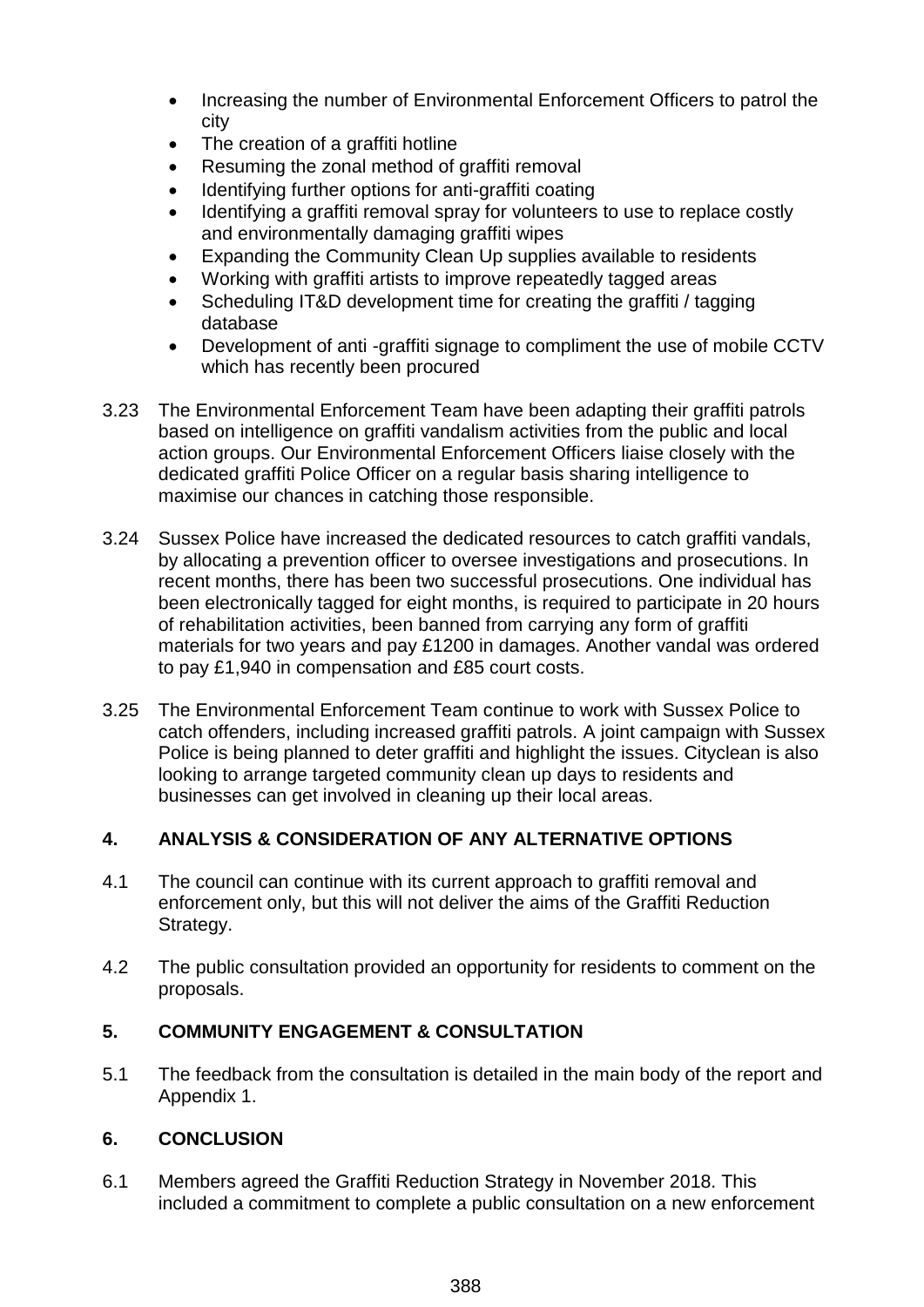approach requiring property owners to remove graffiti within an agreed timeframe, plus the introduction of a chargeable graffiti removal service. This report presents the outcomes of the consultation.

6.2 To continue the delivery of the Graffiti Reduction Strategy, Members are asked to approve the recommendations is section 2 to further prevent, enforce and remove graffiti and/or tagging across Brighton & Hove.

## **7. FINANCIAL & OTHER IMPLICATIONS:**

#### Financial Implications:

- 7.1 The graffiti removal service has a budget of £0.122m for 2020/21 (the original budget of £0.082m has potentially been increased by £0.040m). The additional spending is dependent on the generation of an equal value of additional enforcement income (from increasing the Environmental Protection Fines to the allowable maximum from 1 April 2020). Existing income generation has been negatively impacted by the Covid19 lockdown.
- 7.2 The proposal (as set out in paragraph 3.17) is a phased approach so that, for example, Service Level Agreements are secured prior to expanding the service. This should limit the risk that the additional costs incurred by expanding the service will exceed the additional income from charging for the service. As set out in the report, if there is insufficient demand for SLAs and the income generated does not make the graffiti removal service a viable option, then the model proposed in this report will have to be revisited. The financial position will also be reviewed as part of monthly budget monitoring and annual budget setting.

*Finance Officer Consulted: Jess Laing Date: 11/09/2020* 

#### Legal Implications:

- 7.3 The power to issue Community Protection Notices is found in section 43 of the Anti-Social Behaviour, Crime and Policing Act 2014, referred to in paragraph 3.5 of this report. That section provides that a Community Protection Notice can only be issued if the individual or body concerned has been given written warning that a notice will be served unless the relevant conduct ceases, and that the conduct has continued.
- 7.4 The Council's power to charge for discretionary services is found in s.93 of the Local Government Act 2003. The power is subject to a duty that, taking one financial year with another, the income from charges does not exceed the costs of provision.

*Lawyer Consulted: Hilary Woodward Date: 28/08/2020*

#### Equalities Implications:

7.5 It is recognised that some buildings are more likely to be subject to graffiti vandalism than others. The different approaches to graffiti enforcement have been proposed to take this into account.